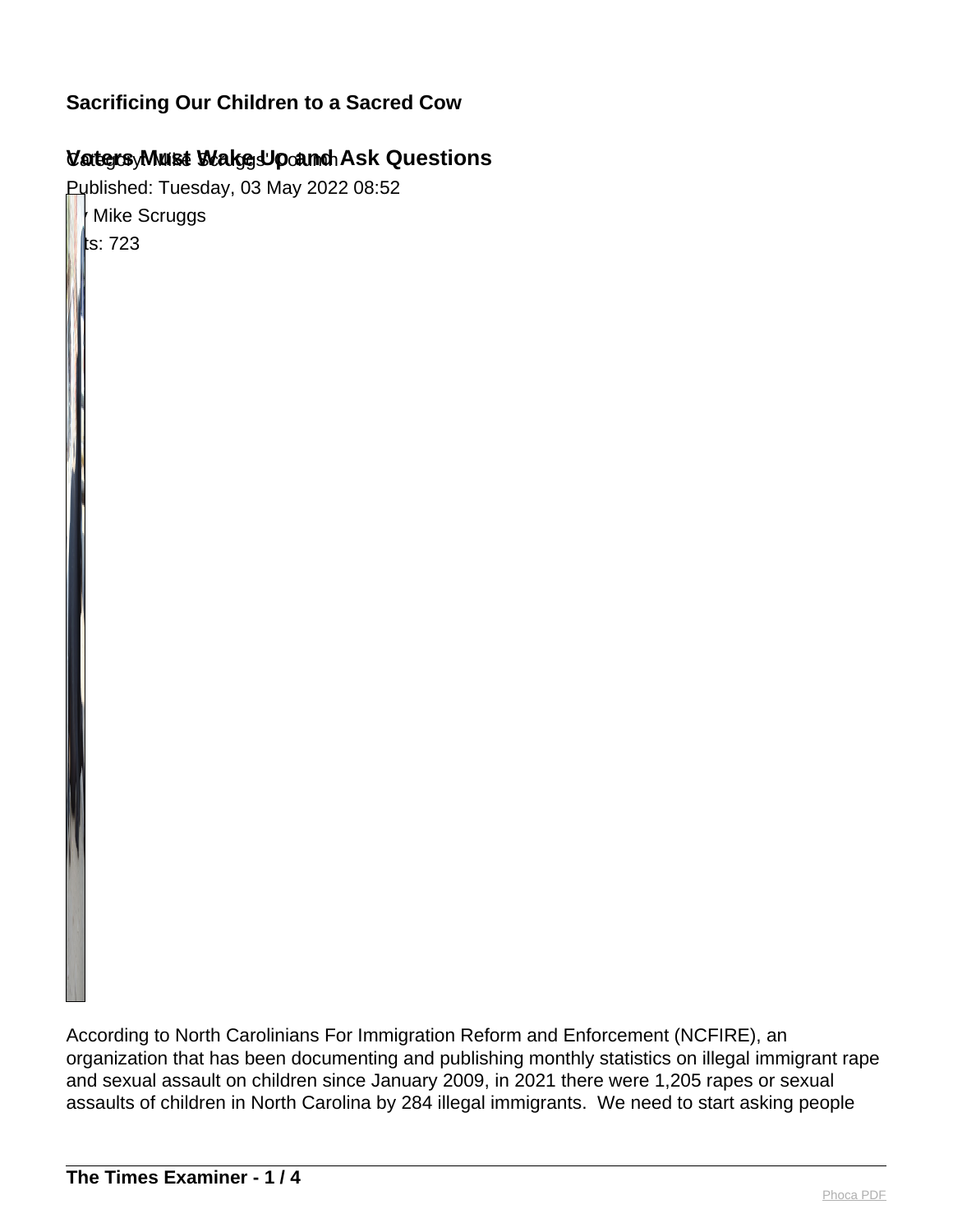Cuneigerfon mublis of figgsin North Carolina why this has been happening for over a decade and is Published: Tuesday, 03 May 2022 08:52 getting worse. The latest monthly report for March 2022 documented 110 rapes or sexual assaults By Mike Scruggs media raising an alarm and protest? Are the facts of these crimes and statistics ever raised in the Besie 72 BAssembly and county commissions and school boards? of North Carolina children by 30 illegal immigrants. Why aren't our radio, television, and print

Is illegal immigration, which politicians and public officials sheepishly now refer to as "undocumented immigration," such a sacred cow that we must sacrifice our children to it?

North Carolina voters should be asking why North Carolina had the eighth highest number of illegal immigrants, approximately 488,000 in 2021. Including their U.S. born dependents, the number is 657,000. Why is the city of Greensboro ninth in the U.S. with 17,413 illegal immigrants?

Loose immigration policy and a blind eye to the high costs of illegal immigration and excessive legal immigration have been responsible for dramatic demographic changes since the 2010 census. The increase is by no means all illegal immigration, but it is indicative that immigration laws are largely unenforced. In the last decade, the Hispanic/Latino population has nearly doubled to 10.7 percent in North Carolina. The Asian population has increased from 2.0 percent to 4.0 percent. By comparison, the "white" population has dropped to less than 64 percent and the black population remains about 22 percent.

The high level of illegal immigration has its economic costs that are passed on to taxpayers and North Carolina workers. The Federation of Americans for Immigration Reform (FAIR) calculated several years ago that illegal immigration costs North Carolina taxpayers \$2.0 billion per year. The World Population Review had a very recent figure of \$2.06 billion for North Carolina. The bulk of these costs are for public education, healthcare, welfare, and law enforcement. All this is continually denied by the negligent culprits and politicized fact checkers like Politico, but the average person can observe these taxpayer paid services and benefits going to people who are probably illegal immigrants. My wife was a triage nurse at a Western North Carolina hospital several years and found that many of her patients had a different social security number on each visit. In the same county, the chief building inspector, testifying at a county commission committee hearing, revealed that about 80 percent of social security numbers used by immigrant labor proved either false or stolen. A national Center for Immigration Studies (CIS) report found that 75 per cent of illegal immigrant workers used false or stolen social security numbers. The other 25 percent did not report their earnings to the IRS.

The problem is not primarily agricultural workers. North Carolina has an average of 150,000 migrant workers including family, many of which are legal, but the total population of illegals and families is 657,000. At any rate, North Carolina has a problem, and most public officials are not willing to pay attention to it, although it is costly to taxpayers and American workers and inflicts unspeakable grief on crime victims, including children and their parents as the NCFIRE statistics prove.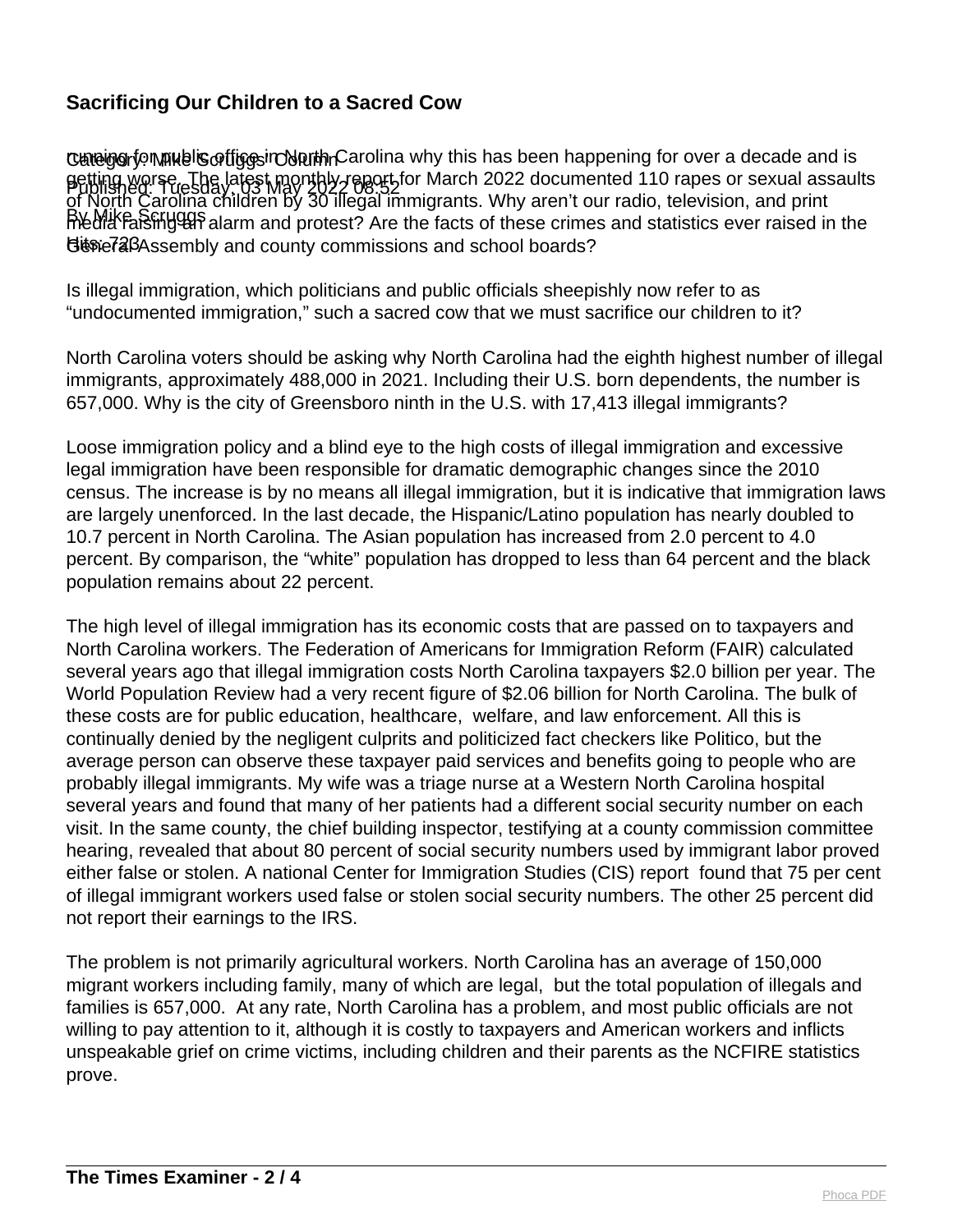EAIBgGnontตลารอยู่เพลง Estimated 15.5 million illegal immigrants in the United States at the end of 2021. Published: Tuesday, 03 May 2022 08:52 The net fiscal costs per year amounted to \$143.1 billion, up 9.4 percent from 2020, and should By Mike Scruggs Amnesties do not end these costs; they explode illegal immigration and chain Hits: 723 migration, also exploding the costs exponentially. Another amnesty would have the same effect on reach \$200 billion per year by 2025 due to the acceleration of illegal immigration by the Biden America as a huge iceberg gash had on the RMS Titanic in 1912.

Yet this \$143 billion in fiscal costs pales in comparison to the horrendous negative impact that excess immigration inflicts on American workers. According to a 2016 CIS study using National Academy of Science data, American wages are suppressed by \$494 billion per year by cheap foreign immigrant labor. Divide that by 150 million American workers, and foreign cheap labor costs each American worker just under \$3,300 per year. The agrees very closely with the studies of Harvard labor economist George Borjas, himself a Cuban immigrant.

It is impossible to measure the grief and economic damage done by illegal immigrant crime, but it is very real and highly significant. A 2019 FAIR study, using the Federal government's data from its State Criminal Alien Assistance Program (SCAAP), found after rigorous analysis that:

#### **"illegal aliens are typically at least three times as likely to be incarcerated than citizens and lawfully-present aliens."**

According to a University of North Carolina Highway Safety Research Center study in 2007, while Hispanics accounted for 18 percent of DUI arrests, they represented only 7 percent of the population. According to media comments by a North Carolina Sheriff interviewed by WRAL in Raleigh on April 18, 2008, the accused DUI drivers are typically young males who are in the United States illegally. The WRAL article concerned some deaths of innocent children and adults killed by illegal immigrant drivers. Many North Carolina sheriffs and former sheriffs are deeply concerned about the high human costs of illegal immigrant crime, but the North Carolina Legislature is not doing the business of the people in this regard. It is dominated by commercial interests that benefit from illegal or unchecked cheap-labor immigration. Several years ago, they even passed legislation to give illegal immigrants "driver's permits"—an absolutely exasperating encouragement of illegal immigration!

The illegal immigrant "driver permit" and the statistics in this article prove that on balance North Carolina's political leadership has actually been encouraging illegal immigration, and the people of North Carolina are suffering tangible harm. Their wound grows deeper when they are expected to do a happy-dance of politically correct denial.

The vast majority of Democrats are apparently committed to destroying the country and their states and communities through unlimited immigration and woke insanity. However, those Republicans who have been blinded by the false narratives of powerful cheap-labor lobbyist organizations need to wake up and smell the coffee. Besides all the economic damage and human misery they are causing, they are making North Carolina and other Southern States, once safely conservative and